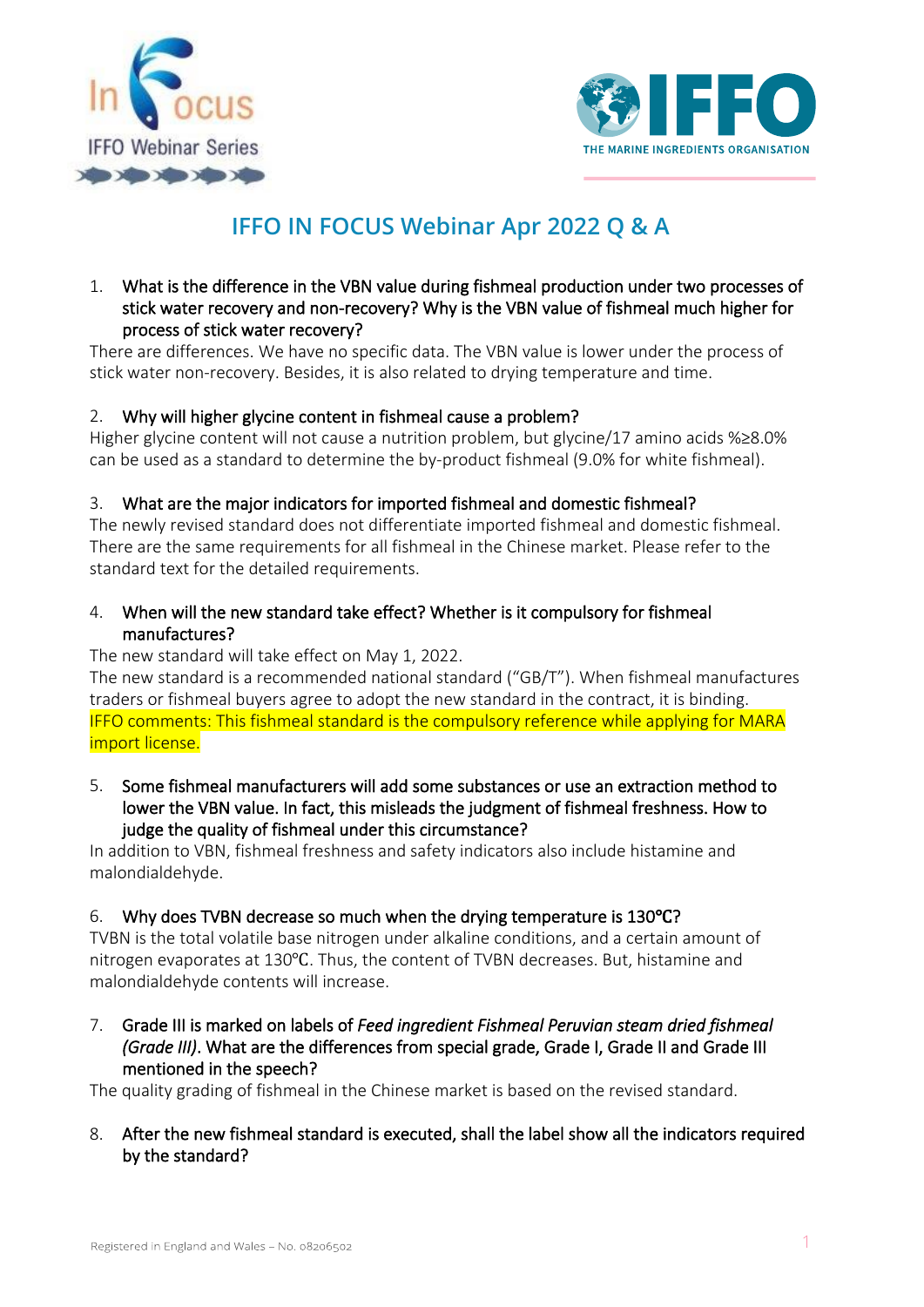



The requirements on the label are compulsory, and the label indicates that the content is implemented according to the Feed Label Standard and the Feed Ingredients Catalogue. The revised fishmeal standard is a recommended standard.

IFFO comments: There is no update on the relevant Chinese regulations and standards of Chinese label.

# 9. Is there any relevant requirement for in vitro digestibility? Why is this canceled?

The revised standard deletes the indicator of in vitro digestibility due to three reasons. First, the assay method is not stable; second, the digestibility refers to the utilization efficiency of the fishmeal product by animals, and it is not the attribute of the product itself; third, if the quality of fishmeal is guaranteed (up to standards), the fishmeal or the protein contained in the fishmeal has a high digestibility.

10. Did you deliver a speech in the activity of IFFO in 2020? What are the major changes in fishmeal standards in China since then and why?

Yes. I introduced the basis of fishmeal classification on IFFO China Technical Webinar and put forward some technical analyses in 2020. At that time, the new fishmeal standard was not officially passed and issued. There are some differences in the setting of standard index values compared to now.

The major change is the value of malondialdehyde. The original value was 20/30/50, and it was later adjusted to 10/20/30. The reason for this change is that through testing the fishmeal samples of the target feed enterprises including Tongwei, Haid, Hengxing and New Hope, we found that the indicator value was set too loosely. The final indicator was set to 10/20/30. Another change is the salt value, and now it is no longer involved in grading. I have introduced it in this speech.

Besides, the value of glycine/17 amino acids also has changed. In 2020, the value of glycine/17 amino acids in brown fishmeal and white fishmeal was less than 9.0. It was found later than if 20% of by- product fishmeal was added in brown fishmeal, the requirement of 9.0 could also be met. But, after the value was adjusted to 8.0, the standard could not be reached when brown fishmeal was mixed with by- product fishmeal.

# 11. If the ingredients include both complete fish and leftover materials when fishmeal manufacturers produce brown fishmeal, how to define such fishmeal. Is it by- product fishmeal or brown fishmeal?

This question also involves the indicator glycine/17 amino acids. If the proportion is too high and over 8.0, it will be defined as by- product fishmeal. If it is lower than 8.0, it is defined as fishmeal of complete fish. Hence, the change of this indicator is also stressed in this speech. Enterprises should separate ingredients when producing fishmeal to adapt to the new standard.

12. Our company is a foreign enterprise and sells fishmeal products to China. We have the the MOA license which indicates the limit of TVBN. The limit changes in the new standard. Does it matter to us?

The value in the version of 2003 will be no longer applicable after May 1. It should be judged according to the new standard.